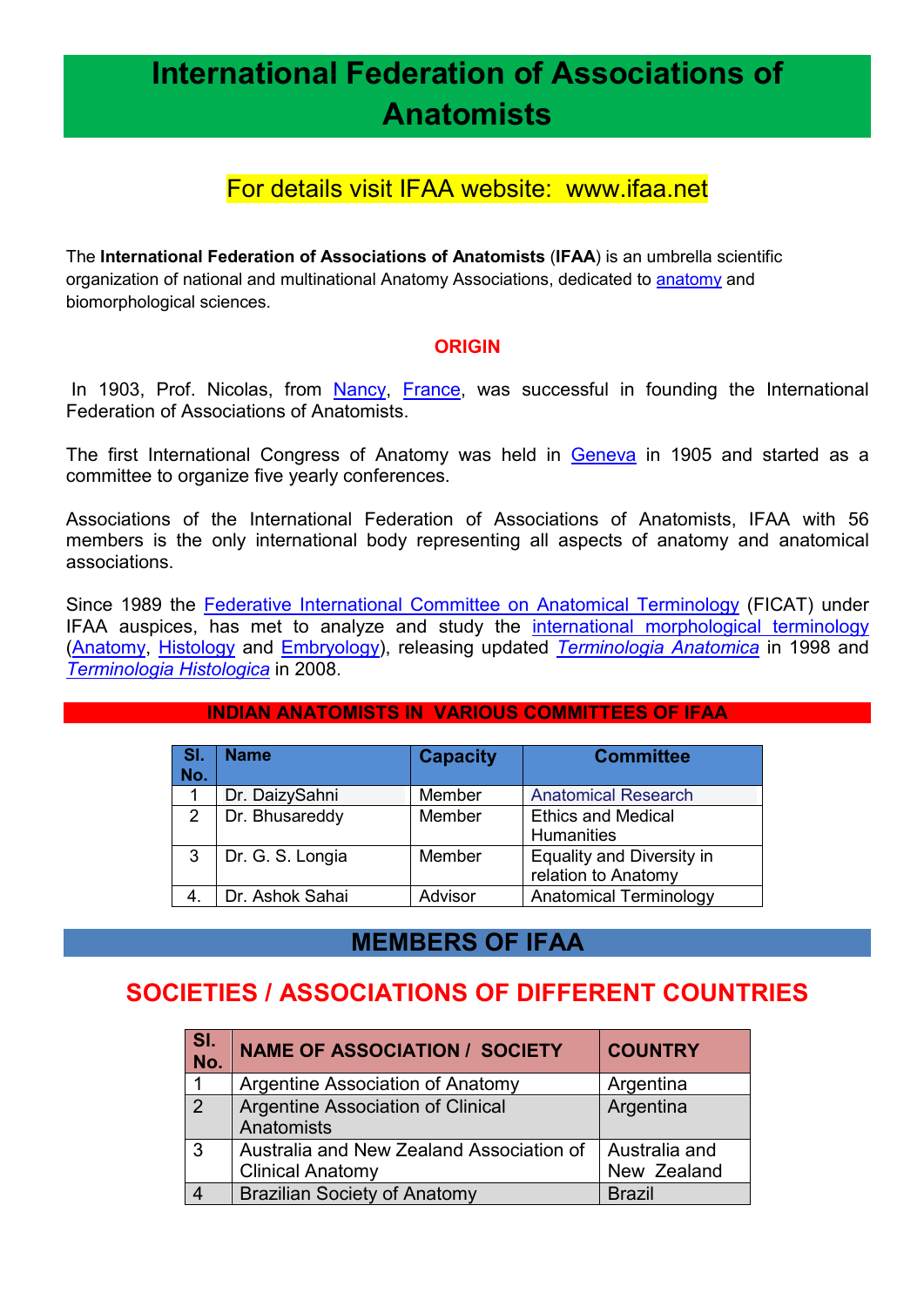| 5<br><b>Canadian Association for Anatomy</b><br>Canada<br>6<br><b>Chile</b><br><b>Chilean Society of Anatomy</b><br>$\overline{7}$<br><b>Chinese Society of Anatomical Sciences</b><br>China<br>$\overline{8}$<br><b>Columbian Society of Morphology</b><br>Columbia<br>9<br>Asociación Panamericana de Anatomía<br>Costa Rica<br>$\overline{10}$<br><b>Czech Republic</b><br><b>Czech Anatomical Society</b><br>11<br><b>Anatomice Fenniae</b><br>Finland<br>12<br><b>Association des Anatomistes</b><br>France<br>13<br><b>Anatomische Gesellschaft</b><br>Germany<br>$\overline{14}$<br><b>Greek Society of Anatomy</b><br>Greece<br>15<br>Anatomical Society of India<br>India<br>16<br><b>Indonesia</b><br><b>Indonesian Anatomists Association</b><br>17<br>Societa Italiana di Anatomia e Istologia,<br>Italy<br>SIAI Italian Society of Anatomy (Italian<br>Society of Anatomy and Histology)<br>18<br>Japanese Association of Anatomists<br>Japan<br>(observer)<br>19<br>Netherlands<br><b>Dutch Anatomical Society</b><br>20<br>Anatomical Society of Nigeria<br>Nigeria<br>21<br>Poland<br><b>Polish Society of Anatomy</b><br>$\overline{22}$<br>Portuguese Society of Anatomy<br>Portugal<br>Scientific Medical Society of Anatomists,<br><b>Russia</b><br>23<br><b>Histologists and Embryologists</b><br>24<br><b>Serbian Anatomical Society</b><br>Serbia<br>25<br>Anatomical Society of Southern Africa<br>South Africa<br>26<br>Anatomical Society of South Korea<br>South Korea<br>27<br>Spanish Society of Anatomy<br>Spain<br>28<br>Switzerland<br>Society for Anatomy Switzerland<br>Association of Anatomists of Republic of<br>29<br>Taiwan<br>China<br>Turkish Association of Anatomy and<br>30<br>Turkey<br><b>Clinical Anatomy</b><br>Anatomical Society (Great Britain and<br>U.K. and<br>31<br>Ireland<br>Ireland)<br>American Association of Anatomists<br>32<br>U.S.A.<br>33<br><b>American Association of Clinical</b><br>U.S.A.<br>Anatomists |  |  |
|-------------------------------------------------------------------------------------------------------------------------------------------------------------------------------------------------------------------------------------------------------------------------------------------------------------------------------------------------------------------------------------------------------------------------------------------------------------------------------------------------------------------------------------------------------------------------------------------------------------------------------------------------------------------------------------------------------------------------------------------------------------------------------------------------------------------------------------------------------------------------------------------------------------------------------------------------------------------------------------------------------------------------------------------------------------------------------------------------------------------------------------------------------------------------------------------------------------------------------------------------------------------------------------------------------------------------------------------------------------------------------------------------------------------------------------------------------------------------------------------------------------------------------------------------------------------------------------------------------------------------------------------------------------------------------------------------------------------------------------------------------------------------------------------------------------------------------------------------------------------------------------------------------------------------------------------------------------------------------|--|--|
|                                                                                                                                                                                                                                                                                                                                                                                                                                                                                                                                                                                                                                                                                                                                                                                                                                                                                                                                                                                                                                                                                                                                                                                                                                                                                                                                                                                                                                                                                                                                                                                                                                                                                                                                                                                                                                                                                                                                                                               |  |  |
|                                                                                                                                                                                                                                                                                                                                                                                                                                                                                                                                                                                                                                                                                                                                                                                                                                                                                                                                                                                                                                                                                                                                                                                                                                                                                                                                                                                                                                                                                                                                                                                                                                                                                                                                                                                                                                                                                                                                                                               |  |  |
|                                                                                                                                                                                                                                                                                                                                                                                                                                                                                                                                                                                                                                                                                                                                                                                                                                                                                                                                                                                                                                                                                                                                                                                                                                                                                                                                                                                                                                                                                                                                                                                                                                                                                                                                                                                                                                                                                                                                                                               |  |  |
|                                                                                                                                                                                                                                                                                                                                                                                                                                                                                                                                                                                                                                                                                                                                                                                                                                                                                                                                                                                                                                                                                                                                                                                                                                                                                                                                                                                                                                                                                                                                                                                                                                                                                                                                                                                                                                                                                                                                                                               |  |  |
|                                                                                                                                                                                                                                                                                                                                                                                                                                                                                                                                                                                                                                                                                                                                                                                                                                                                                                                                                                                                                                                                                                                                                                                                                                                                                                                                                                                                                                                                                                                                                                                                                                                                                                                                                                                                                                                                                                                                                                               |  |  |
|                                                                                                                                                                                                                                                                                                                                                                                                                                                                                                                                                                                                                                                                                                                                                                                                                                                                                                                                                                                                                                                                                                                                                                                                                                                                                                                                                                                                                                                                                                                                                                                                                                                                                                                                                                                                                                                                                                                                                                               |  |  |
|                                                                                                                                                                                                                                                                                                                                                                                                                                                                                                                                                                                                                                                                                                                                                                                                                                                                                                                                                                                                                                                                                                                                                                                                                                                                                                                                                                                                                                                                                                                                                                                                                                                                                                                                                                                                                                                                                                                                                                               |  |  |
|                                                                                                                                                                                                                                                                                                                                                                                                                                                                                                                                                                                                                                                                                                                                                                                                                                                                                                                                                                                                                                                                                                                                                                                                                                                                                                                                                                                                                                                                                                                                                                                                                                                                                                                                                                                                                                                                                                                                                                               |  |  |
|                                                                                                                                                                                                                                                                                                                                                                                                                                                                                                                                                                                                                                                                                                                                                                                                                                                                                                                                                                                                                                                                                                                                                                                                                                                                                                                                                                                                                                                                                                                                                                                                                                                                                                                                                                                                                                                                                                                                                                               |  |  |
|                                                                                                                                                                                                                                                                                                                                                                                                                                                                                                                                                                                                                                                                                                                                                                                                                                                                                                                                                                                                                                                                                                                                                                                                                                                                                                                                                                                                                                                                                                                                                                                                                                                                                                                                                                                                                                                                                                                                                                               |  |  |
|                                                                                                                                                                                                                                                                                                                                                                                                                                                                                                                                                                                                                                                                                                                                                                                                                                                                                                                                                                                                                                                                                                                                                                                                                                                                                                                                                                                                                                                                                                                                                                                                                                                                                                                                                                                                                                                                                                                                                                               |  |  |
|                                                                                                                                                                                                                                                                                                                                                                                                                                                                                                                                                                                                                                                                                                                                                                                                                                                                                                                                                                                                                                                                                                                                                                                                                                                                                                                                                                                                                                                                                                                                                                                                                                                                                                                                                                                                                                                                                                                                                                               |  |  |
|                                                                                                                                                                                                                                                                                                                                                                                                                                                                                                                                                                                                                                                                                                                                                                                                                                                                                                                                                                                                                                                                                                                                                                                                                                                                                                                                                                                                                                                                                                                                                                                                                                                                                                                                                                                                                                                                                                                                                                               |  |  |
|                                                                                                                                                                                                                                                                                                                                                                                                                                                                                                                                                                                                                                                                                                                                                                                                                                                                                                                                                                                                                                                                                                                                                                                                                                                                                                                                                                                                                                                                                                                                                                                                                                                                                                                                                                                                                                                                                                                                                                               |  |  |
|                                                                                                                                                                                                                                                                                                                                                                                                                                                                                                                                                                                                                                                                                                                                                                                                                                                                                                                                                                                                                                                                                                                                                                                                                                                                                                                                                                                                                                                                                                                                                                                                                                                                                                                                                                                                                                                                                                                                                                               |  |  |
|                                                                                                                                                                                                                                                                                                                                                                                                                                                                                                                                                                                                                                                                                                                                                                                                                                                                                                                                                                                                                                                                                                                                                                                                                                                                                                                                                                                                                                                                                                                                                                                                                                                                                                                                                                                                                                                                                                                                                                               |  |  |
|                                                                                                                                                                                                                                                                                                                                                                                                                                                                                                                                                                                                                                                                                                                                                                                                                                                                                                                                                                                                                                                                                                                                                                                                                                                                                                                                                                                                                                                                                                                                                                                                                                                                                                                                                                                                                                                                                                                                                                               |  |  |
|                                                                                                                                                                                                                                                                                                                                                                                                                                                                                                                                                                                                                                                                                                                                                                                                                                                                                                                                                                                                                                                                                                                                                                                                                                                                                                                                                                                                                                                                                                                                                                                                                                                                                                                                                                                                                                                                                                                                                                               |  |  |
|                                                                                                                                                                                                                                                                                                                                                                                                                                                                                                                                                                                                                                                                                                                                                                                                                                                                                                                                                                                                                                                                                                                                                                                                                                                                                                                                                                                                                                                                                                                                                                                                                                                                                                                                                                                                                                                                                                                                                                               |  |  |
|                                                                                                                                                                                                                                                                                                                                                                                                                                                                                                                                                                                                                                                                                                                                                                                                                                                                                                                                                                                                                                                                                                                                                                                                                                                                                                                                                                                                                                                                                                                                                                                                                                                                                                                                                                                                                                                                                                                                                                               |  |  |
|                                                                                                                                                                                                                                                                                                                                                                                                                                                                                                                                                                                                                                                                                                                                                                                                                                                                                                                                                                                                                                                                                                                                                                                                                                                                                                                                                                                                                                                                                                                                                                                                                                                                                                                                                                                                                                                                                                                                                                               |  |  |
|                                                                                                                                                                                                                                                                                                                                                                                                                                                                                                                                                                                                                                                                                                                                                                                                                                                                                                                                                                                                                                                                                                                                                                                                                                                                                                                                                                                                                                                                                                                                                                                                                                                                                                                                                                                                                                                                                                                                                                               |  |  |
|                                                                                                                                                                                                                                                                                                                                                                                                                                                                                                                                                                                                                                                                                                                                                                                                                                                                                                                                                                                                                                                                                                                                                                                                                                                                                                                                                                                                                                                                                                                                                                                                                                                                                                                                                                                                                                                                                                                                                                               |  |  |
|                                                                                                                                                                                                                                                                                                                                                                                                                                                                                                                                                                                                                                                                                                                                                                                                                                                                                                                                                                                                                                                                                                                                                                                                                                                                                                                                                                                                                                                                                                                                                                                                                                                                                                                                                                                                                                                                                                                                                                               |  |  |
|                                                                                                                                                                                                                                                                                                                                                                                                                                                                                                                                                                                                                                                                                                                                                                                                                                                                                                                                                                                                                                                                                                                                                                                                                                                                                                                                                                                                                                                                                                                                                                                                                                                                                                                                                                                                                                                                                                                                                                               |  |  |
|                                                                                                                                                                                                                                                                                                                                                                                                                                                                                                                                                                                                                                                                                                                                                                                                                                                                                                                                                                                                                                                                                                                                                                                                                                                                                                                                                                                                                                                                                                                                                                                                                                                                                                                                                                                                                                                                                                                                                                               |  |  |
|                                                                                                                                                                                                                                                                                                                                                                                                                                                                                                                                                                                                                                                                                                                                                                                                                                                                                                                                                                                                                                                                                                                                                                                                                                                                                                                                                                                                                                                                                                                                                                                                                                                                                                                                                                                                                                                                                                                                                                               |  |  |
|                                                                                                                                                                                                                                                                                                                                                                                                                                                                                                                                                                                                                                                                                                                                                                                                                                                                                                                                                                                                                                                                                                                                                                                                                                                                                                                                                                                                                                                                                                                                                                                                                                                                                                                                                                                                                                                                                                                                                                               |  |  |
|                                                                                                                                                                                                                                                                                                                                                                                                                                                                                                                                                                                                                                                                                                                                                                                                                                                                                                                                                                                                                                                                                                                                                                                                                                                                                                                                                                                                                                                                                                                                                                                                                                                                                                                                                                                                                                                                                                                                                                               |  |  |

# **IFAA Executive Committee (2014 – 2019)**

| SL.            | <b>NAME</b>               | <b>POSITION / OFFICE</b>        | <b>COUNTRY</b> |
|----------------|---------------------------|---------------------------------|----------------|
| NO.            |                           |                                 |                |
|                | <b>Beverley Kramer</b>    | President-Chair                 | South Africa   |
| $\overline{2}$ | <b>Stephen Carmichael</b> | <b>Vice-President</b>           | <b>USA</b>     |
| 3              | Yunging Li                | <b>Vice-President</b>           | China          |
| 4              | <b>Bernard J Moxham</b>   | <b>Immediate Past President</b> | <b>UK</b>      |
| 5              | <b>Richard L Drake</b>    | Treasurer                       | <b>USA</b>     |
| 6              | <b>Friedrich Paulsen</b>  | <b>Secretary General</b>        | Germany        |
| $\overline{7}$ | Helen Nicholson           | Secretary/Editor of Plexus      | New Zealand    |
| 8              | <b>Susana Biasutto</b>    | Secretary                       | Argentina      |
| 9              | Phil Blyth                | Secretary                       | New Zealand    |
| 10             | <b>John Fraher</b>        | Chair of FIPAT -                | <b>UK</b>      |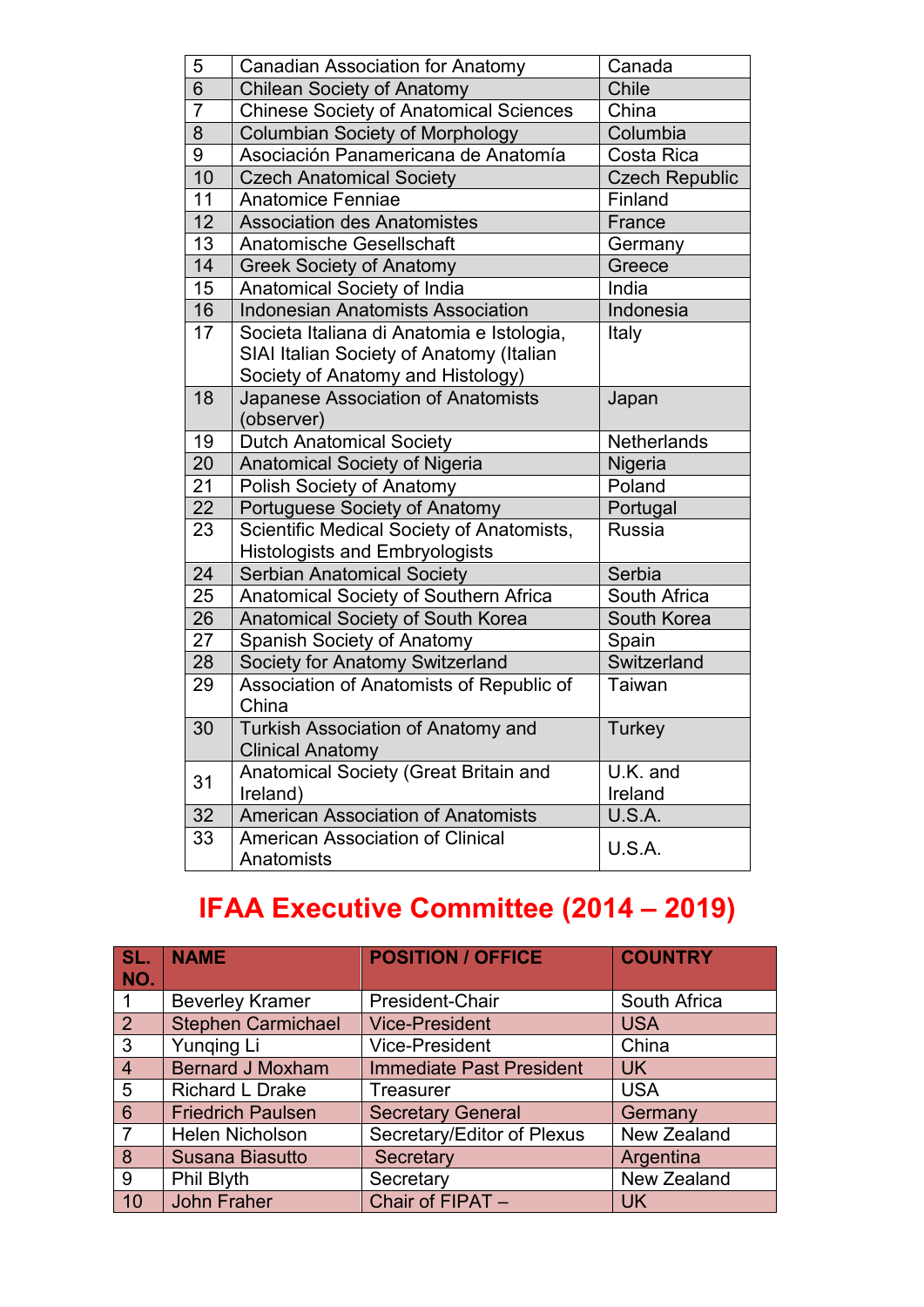|    |                      | <b>Anatomical Terminology</b> |            |
|----|----------------------|-------------------------------|------------|
| 11 | Wojciech Pawlina     | Chair of FIPAE -              | <b>USA</b> |
|    |                      | <b>Anatomical Education</b>   |            |
| 12 | <b>Shane Tubbs</b>   | Chair of FICSP - Scientific   | <b>USA</b> |
|    |                      | <b>Publications</b>           |            |
| 13 | Andreas Winkelmann   | Chair of FICEM - Ethics and   | Germany    |
|    |                      | <b>Medical Humanities</b>     |            |
| 14 | <b>Marios Loukas</b> | Chair of FICAR -              | Grenada    |
|    |                      | <b>Anatomical Research</b>    |            |
| 15 | Olipado Ashiru       | Chair of FICOD - Overseas     | Nigeria    |
|    |                      | Development                   |            |

### **COMMITTEES OF IFFA**

| $S$ l.         | <b>Name of Committee</b>        | Abbrev-       | <b>Chair</b>         | <b>Country</b>        |
|----------------|---------------------------------|---------------|----------------------|-----------------------|
| No.            |                                 | iation        |                      |                       |
|                | Anatomical terminology          | <b>FIPAT</b>  | John Fraher          | Ireland               |
| 2              | <b>Anatomical Education</b>     | <b>FIPAE</b>  | John F Morris,       | <b>United Kingdom</b> |
| 3              | <b>Ethics and Medical</b>       | <b>FICEM</b>  | Thomas H.            | <b>USA</b>            |
|                | <b>Humanities</b>               |               | Champney,            |                       |
| 4              | <b>Scientific Publications</b>  | <b>FICSP</b>  | <b>Shane Tubbs</b>   | <b>USA</b>            |
| 5              | <b>Supranational Anatomical</b> | <b>FICSAP</b> | Oladapo Adenrele     | Nigeria               |
|                | Projects                        |               | <b>Ashiru</b>        |                       |
| 6              | <b>Anatomical Research</b>      | <b>FICAR</b>  | <b>Marios Loukas</b> | <b>West Indies</b>    |
| $\overline{7}$ | Committee for Equality and      | <b>FICEDA</b> |                      |                       |
|                | Diversity in relation to        |               |                      |                       |
|                | Anatomy                         |               |                      |                       |

## **VENUES OF EARLIER CONGRESS OF IFAA**

|           | <b>Serial</b>          | Year     | <b>City/ Country</b>     | <b>Presidencies</b>  |
|-----------|------------------------|----------|--------------------------|----------------------|
|           |                        |          |                          |                      |
| $\bullet$ | I Congress -           | 1905 -   | Geneva, Switzerland -    | Prof. D' Eternod     |
| $\bullet$ | II Congress -          | 1910 -   | Brussels, Belgium -      | Prof. Waldeyer       |
| $\bullet$ | III Congress -         | 1930 -   | Amsterdam,               |                      |
|           |                        |          | • The Netherlands        | Prof. Van den Broek  |
| $\bullet$ | <b>IV Congress -</b>   | 1936 -   | Milan, Italy -           | Prof. Livini         |
| $\bullet$ | V Congress -           | 1950 -   | Oxford, England -        | Prof. Le Gros Clark  |
| $\bullet$ | VI Congress -          | 1955 -   | Paris, France -          | Prof. Collin         |
| $\bullet$ | VII Congress -         | 1960 -   | New York, USA -          | Prof. Bennett        |
| $\bullet$ | VIII Congress -        | 1965 -   | Weisbaden, Germany -     | Prof. Bargmann       |
| $\bullet$ | IX Congress -          | 1970 -   | Leningrad, Russia -      | Prof. Jdanov         |
| $\bullet$ | X Congress -           | 1975 -   | Tokyo, Japan -           | Prof. Nakayama       |
| $\bullet$ | XI Congress -          | 1980 -   | Mexico City, Mexico -    | Prof. Acosta Vidrio  |
| $\bullet$ | XII Congress -         | 1985 -   | London, England -        | Prof. Harrison       |
| $\bullet$ | XIII Congress -        | 1989 -   | Rio de Janeiro, Brazil - | Prof. Moscovici      |
| $\bullet$ | XIV Congress -         | 1994 -   | Lisbon, Portugal -       | Prof. Esperança Pina |
| $\bullet$ | XV Congress -          | 1999 -   | Rome, Italy              |                      |
| $\bullet$ | XVI Congress -         | $2004 -$ | Kyoto, Japan             |                      |
| $\bullet$ | XVII Congress - 2009 - |          | Cape Town, South Africa  |                      |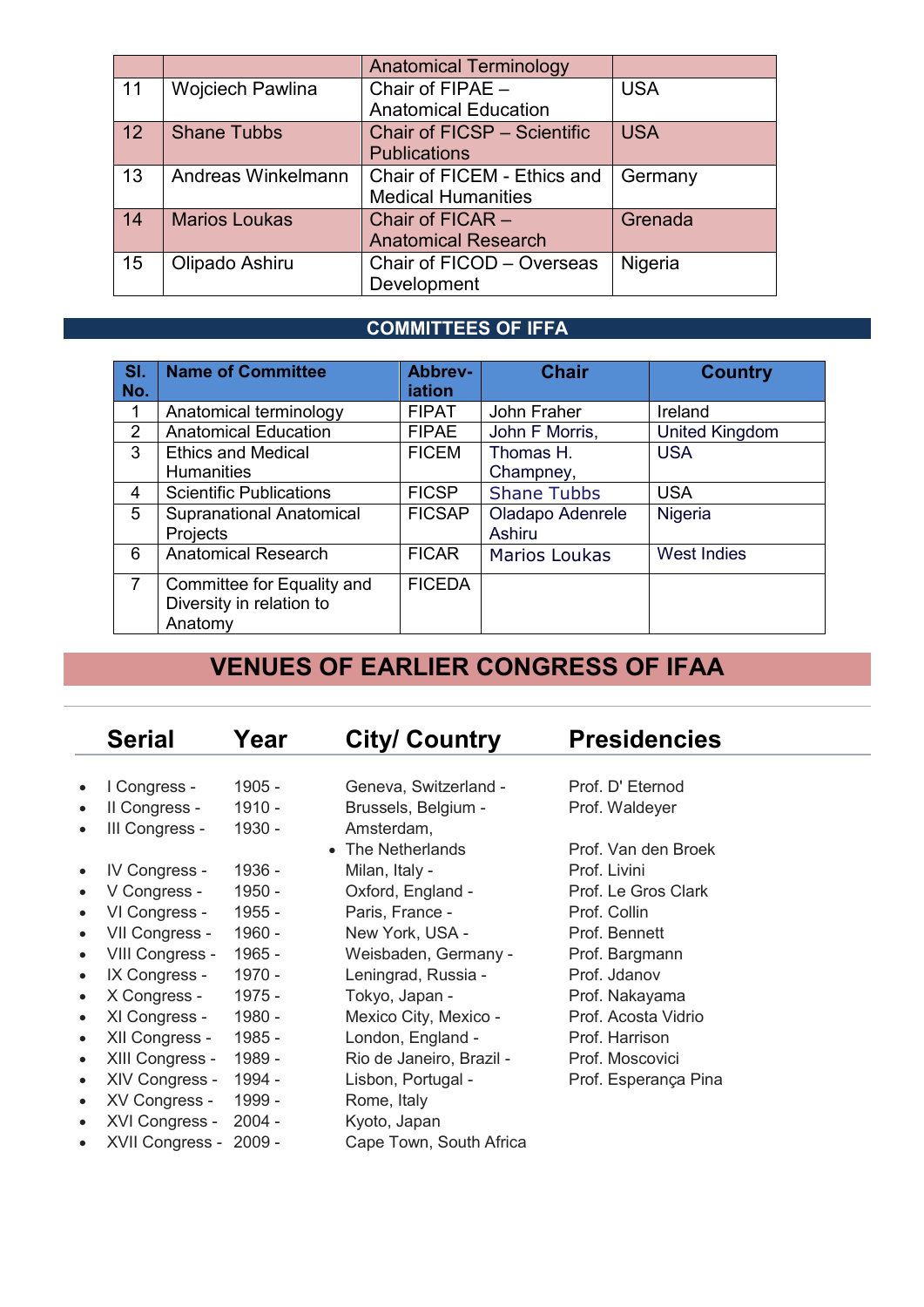## **EXCERPTS FROM CONSTITUTION**

(Amended on ??th August, 2014, during the General Assembly of the XVII Federative International Congress of Anatomy, held in Beijing, China. The original IFAA Constitution was published in Acta Anatomica, 138: 273-278, 1990)

### **Chapter 1** Name and Objectives

### **Article 1**

(1) The name of the society shall be the "International Federation of Associations of Anatomists" (hereafter called IFAA).

(2) The purpose of the IFAA shall be to assemble the national and multinational anatomical associations that request membership and are approved as members.

## **Chapter II**

### Headquarters and Purpose

### **Article 2**

The IFAA shall have its headquarters at the institution of the Secretary-General.

### **Article 3**

The aims of the IFAA shall be the following:

- (a)To further the development, and to promote progress of all anatomical or biomorphological sciences.
- (b) To encourage and increase scientific, technological, educational and administrative exchanges among anatomists worldwide.
- (c) To provide general guidelines for educational, technological and scientific purposes and for issues of general interest to anatomical sciences.
- (d) To coordinate and support the preparation, revision and publication of documents on the terminology of the anatomical sciences and biomorphology.
- (e) To stimulate friendship and cooperation among members of associations of anatomists.
- (f) To promote international scientific congresses, symposia and other meetings of anatomical and morphological sciences.

## **Chapter IV Membership**

### **Article 5**

(1) The members of the IFAA shall be the Associations of Anatomists, national or multinational, Anatomical Societies, and those that apply for membership and are admitted to regular status.

(2) Membership is contingent upon payment of the annual dues, as determined by the General Assembly. Associations that do not pay the annual dues, and are in arrears for two years, cannot be considered members of the IFAA and their representatives are not eligible to attend or vote at meetings of the General Assembly. Where an Association has difficulties in paying its dues for good reason, the Association must explain the reasons in writing to the IFAA Treasurer who can advise the Executive Committee about the Association's membership status. Subsequent